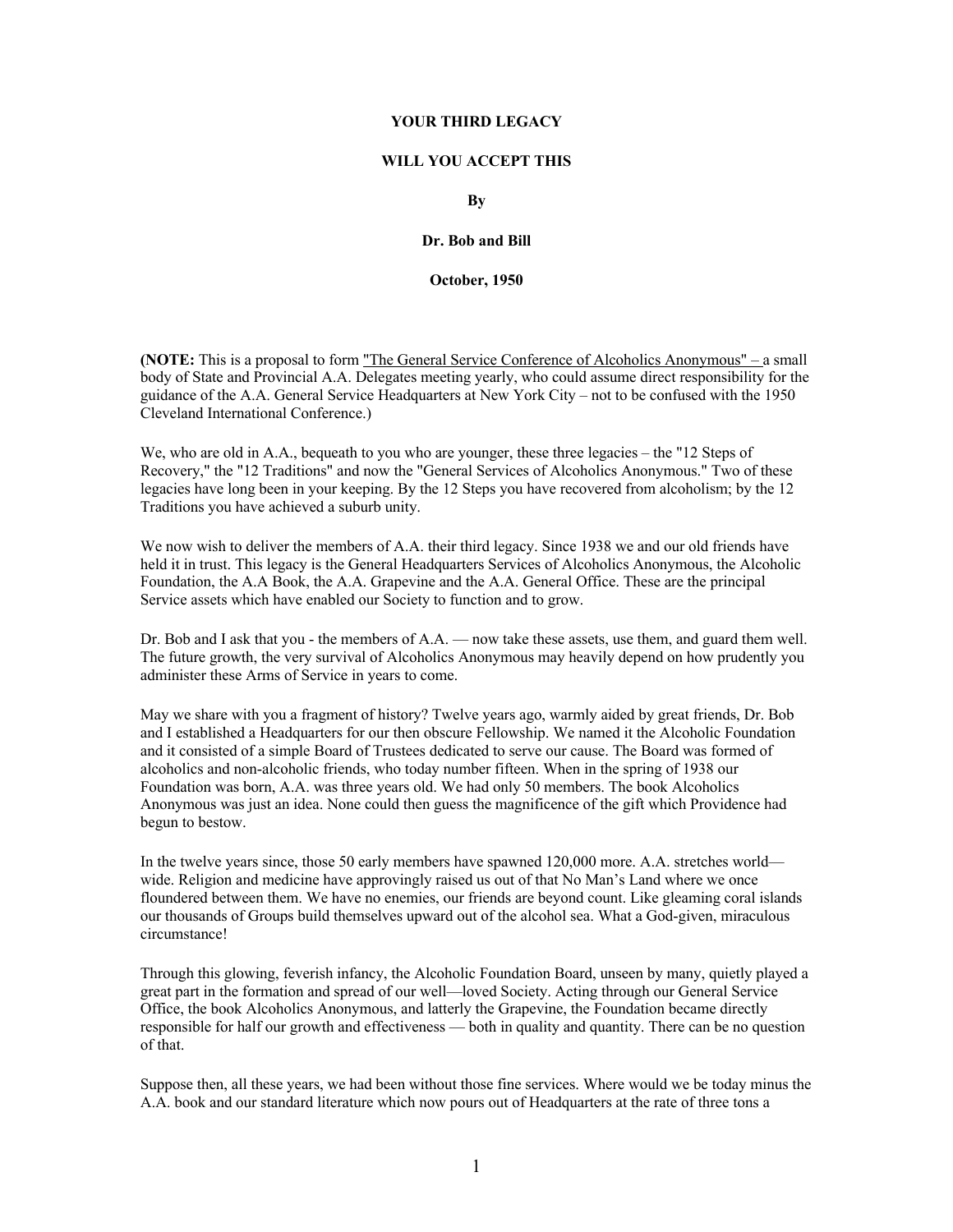month? Suppose our public relations had been left to thoughtless chance. Suppose no one had been assigned to encourage good publicity and kill the bad. Suppose no accurate information about A.A. had been available. Imagine our vital and delicate relations with medicine and religion left to pot luck. Then, too, where would thousands of A.A. 's be today if the General Office hadn't answered their frantic letters and referred them to help? (Our New York Office received and answered 28,000 letters of all kinds last year.) Or in what shape would hundreds of distant A.A. Groups now be if that Office hadn't started them by mail or directed travelers to them? How could we manage without a world Group Directory? What about those foreign Groups in 28 countries clamoring for translations, proved experience and encouragement? Would we be publishing the A.A. book at Oslo, Norway and London, England? What of those lone members on high seas or in far corners of the earth, those prisoners, those asylum inmates, those veterans in service or in hospitals? Where might we one day be if we never had the A.A. Grapevine, our mirror of A.A. life and principal forum of written expression? How grateful we are for those faithful Secretaries, those painstaking volunteer Editors and those able Trustees who have stood sentinel all these years over our principal affairs. Without all these things, where would we be? You must have guessed it. We'd be nowhere; that's sure.

So it is that by the "Steps" we have recovered, by the "Traditions" we have unified and by our Headquarters Services we have been able to function as a Society.

Yet some may still say - "Of course the Foundation should go on. Certainly the Foundation should go on. Certainly we' 11 pay that small expense. But why can't we leave its conduct to Dr. Bob and Bill and their friends the Trustees? We always have. Why do they now bother us with such business? Let' s keep A. A. simple." Good questions, these. But today the answers are quite different than they once were.

#### Let's face these facts:

First — Dr. Bob and Bill are perishable, they can't last forever.

Second - Their friends, the Trustees, are almost unknown to the A.A. Movement.

Third - In future years our Trustees couldn't possibly function without direct guidance from A.A. itself. Somebody must advise them. Somebody, or something must take the place of Dr. Bob and Bill.

Fourth - Alcoholics Anonymous is out of its infancy. Grown up, adult now, it has full right and the plain duty to take direct responsibility for its own Headquarters.

Fifth — Clearly then, unless the Foundation is firmly anchored, through State and Provincial representatives, to the movement it serves, a Headquarters breakdown will someday be inevitable. When its old-timers vanish, an isolated Foundation couldn't survive one grave mistake or serious controversy. Any storm could blow it down. Its revival wouldn't be simple. Possibly it could never be revived. Still isolated, there would be no means of doing that. Like a fine car without gasoline, it would be helpless.

Sixth — Another serious flaw: As a whole, the A.A. movement has never faced a grave crisis. But someday it will have to. Human affairs being what they are, we can't expect to remain untouched by the hour of serious trouble. With direct support unavailable, with no reliable cross—section of A.A. opinion, how could our remote Trustees handle a hazardous emergency? This gaping "open end" in our present set—up could positively guarantee a debacle. Confidence in the Foundation would be lost. A. A. 's everywhere would say: "By whose authority do the Trustees speak for us? And how do they know they are right? " With A.A. Service life-lines tangled and severed, what then might happen to the "Million who don't know." Thousands would continue to suffer on or die because we had taken no forethought, because we had forgotten the virtue of Prudence. This must not come to pass.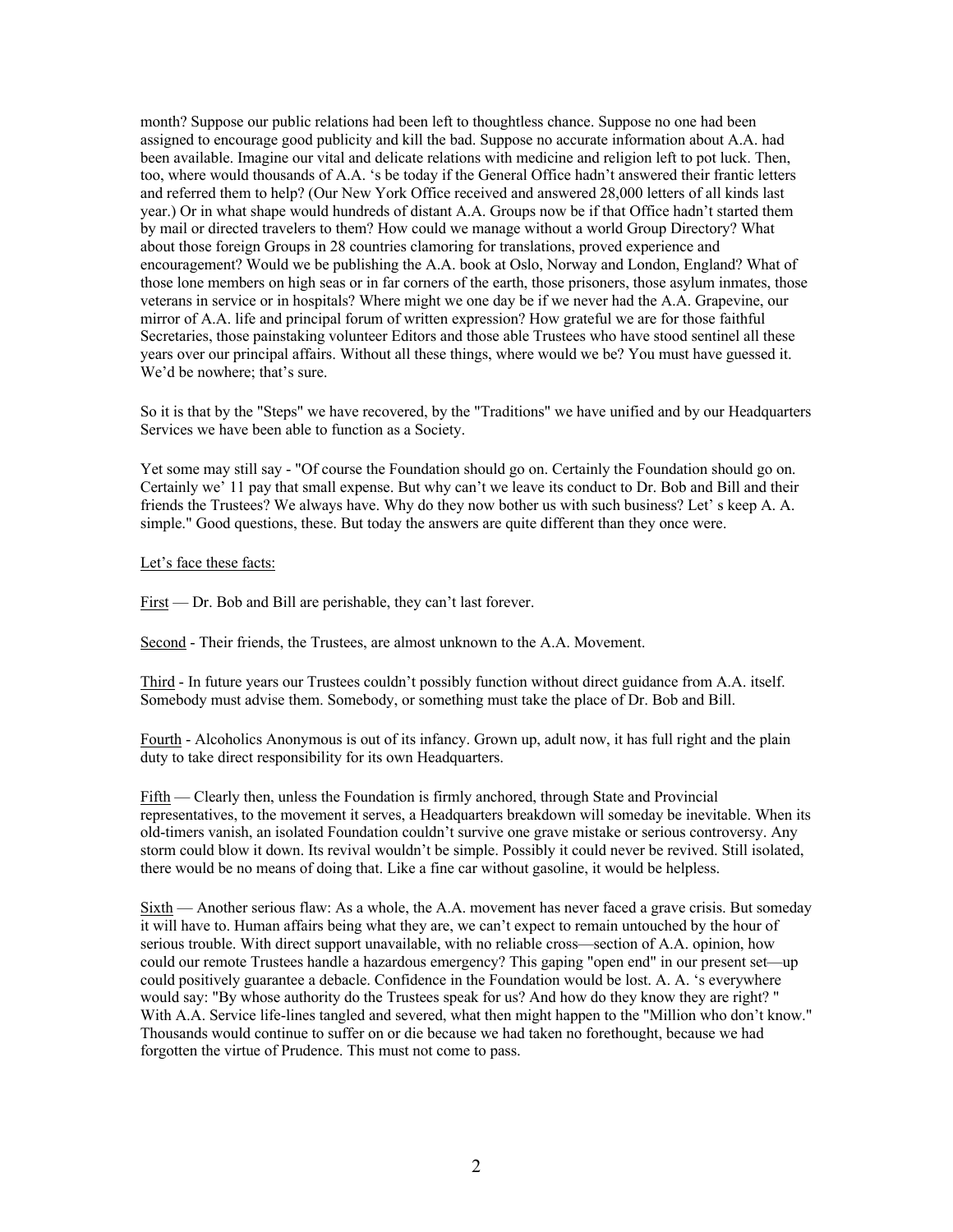That is why the Trustees, Dr. Bob and I now propose the "General Service Conference of Alcoholics Anonymous." That is why we urgently need your direct help. Our principal Services must go on living. We think the General Service Conference of Alcoholics Anonymous can be the agency to make that certain.

#### **SECTION II**

### **OUR PROPOSED PLAN**

Here is our over—all plan. To start the General Service Conference, the Foundation Trustees will invite one Delegate from each State of the Union and one from each Province of Canada. States and Provinces having large A.A. populations will be asked to send additional Delegates. (Subject, of course, to A.A. 's willingness to finance full representation.)

These Delegates will serve in two rotating panels. Panel No. 1 will be formed by inviting representatives from the 28 States and Provinces having, by our Group Directory, the largest A.A. populations. Panel No. 2 (which will start in the second year) will be created by inviting Delegates from the remaining 28 States and Provinces plus additional representation from densely populated regions.

Delegates to the General Service Conference at New York are to be selected by Group representatives who will usually meet in the largest A.A. center of each State or Province, on dates to be set every two years by the Alcoholic Foundation working with appropriate State or Provincial Committees.

A non—controversial method has been devised for the selection of State Committees and Conference Delegates. It will be seen that this method carefully avoids our usual political troubles. No Delegate so chosen could possibly consider himself a political victor. He will feel himself a servant, but not a senator. (Details in Section III)

Each Delegate will serve a two—year term, will always be available for mail or phone consultation with A.A. Headquarters, and will twice attend the General Service Conference which will ordinarily be held in New York City to coincide with the regular April meeting of the Foundation. At the Conference, these Delegates will sit with our Trustees, General Office Secretaries and Grapevine Staff Members. Thus, we shall constitute the "General Service Conference of Alcoholics Anonymous."

Now what will our General Service Conference do?

A. It will here the Annual Reports of the Foundation, General Office, Grapevine, and Works Publishing (the A.A. Book Company); also the report of our C.P.A.

B. It will fully discuss these reports, offering needed suggestions or resolutions respecting them.

C. The Trustees will present to the Conference all serious problems of policy or finance confronting A.A. Headquarters, or A.A. as a whole. Following discussions of these, the Conference will offer the Trustees appropriate advice and resolutions.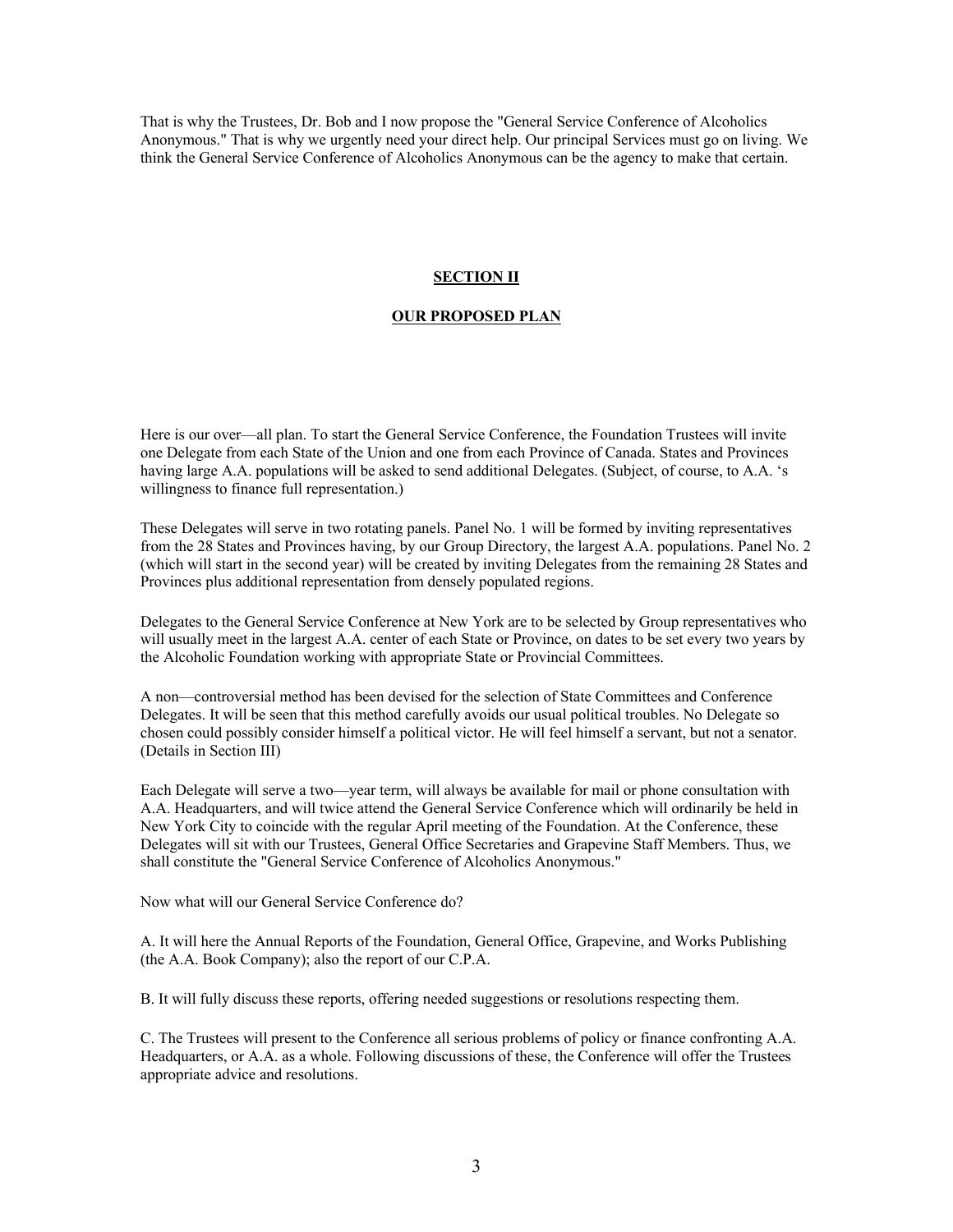D. Special attention will be given to all violations of our Tradition liable to seriously affect A.A. as a whole. The Conference will, if it be deemed wise, publish suitable resolutions deploring such deviations.

E. Because Conference activities will extend over a three—day weekend, Delegates will be able to exchange views on every conceivable problem. They will become closely acquainted with each other and with our Headquarters people. They will visit the premises of the Foundation, Grapevine and General Office. This should engender mutual confidence. Guesswork and rumor are to be replaced by first-hand knowledge.

F. Before the conclusion of each year's Conference, a Committee will be named to render all A.A. members a written report upon the condition of their Headquarters and the state of A.A. generally.

On a Conference Delegates return home, his State or Provincial Committee will, if practical, call a meeting of Group representatives and any others who wish to hear his personal report. The Delegate will get this meeting's reaction to his report, and its suggestions respecting problems to be considered at future Conference Sessions. The Delegate ought to visit as many of his constituent Groups as possible. They should have direct knowledge of their A.A. Headquarters.

How best to finance our Conference expenses is a moot question. The General Service Conference will function for the benefit of A.A. as a whole. Its entire cost ought to be a charge against those "Group Contributions" now sent to New York for the support of the General Office. But this method is quite impossible now. Group Contributions are not meeting General Office expenses. Nor can the "Reserve" or the Foundation's A.A. "Book Income" carry the Conference.

We therefore propose that all A.A. Groups be asked for a gift of \$5, each, yearly, at Christmas. The Foundation Trustees would deposit these sums in a special account marked "Conference Funds."

If even one—half the A.A. Groups made this annual \$5. gift to the Foundation "for the benefit of the million who don't yet know," we estimate that the resulting income would absorb the total yearly Conference overhead, plus all Delegates' transportation to New York in excess of \$100. each. (See Section IV for details)

One more word about money. A.A. Headquarters recently sent out its semiannual appeal for voluntary contributions, remarking that of late the Groups had donated much less than the traditional "\$1.. per member a year." The present condition is only natural. The larger A.A. grows, the less the average Group is apt to know or care about the Foundation. It's not surprising that interest lags. But the General Service Conference should change all that. A brand new channel of participation and understanding will be wide open. No doubt hundreds of Groups not now giving to the Foundation will commence to do so. Meanwhile, our great thanks go out to all those who have supported Headquarters in past years, especially to Groups whose gifts have far exceeded the traditional "\$1. per member" yardstick. Without them we' d never have got by; there would be no Foundation Office or Grapevine today. But it should be noted that foreign, institutional or quite new A.A. Groups need never feel obligated.

The A.A. General Service Conference will be an informal gathering. Resolutions passed by a simple majority will be advisory only. But the Trustees will traditionally favor all resolutions passed by a two thirds vote. When Trustees of the Foundation retire, the remaining Board members will traditionally consult the Conference, or a committee thereof, before naming their successors. Above all, it ought to be understood that the General Service Conference will never become a government for Alcoholics Anonymous. Though it may publish resolutions respecting deviations from A.A. Tradition, it is agreed that such acts will never be personal, punitive or governmental in their character.

So concludes our general outline of the General Service Conference plan.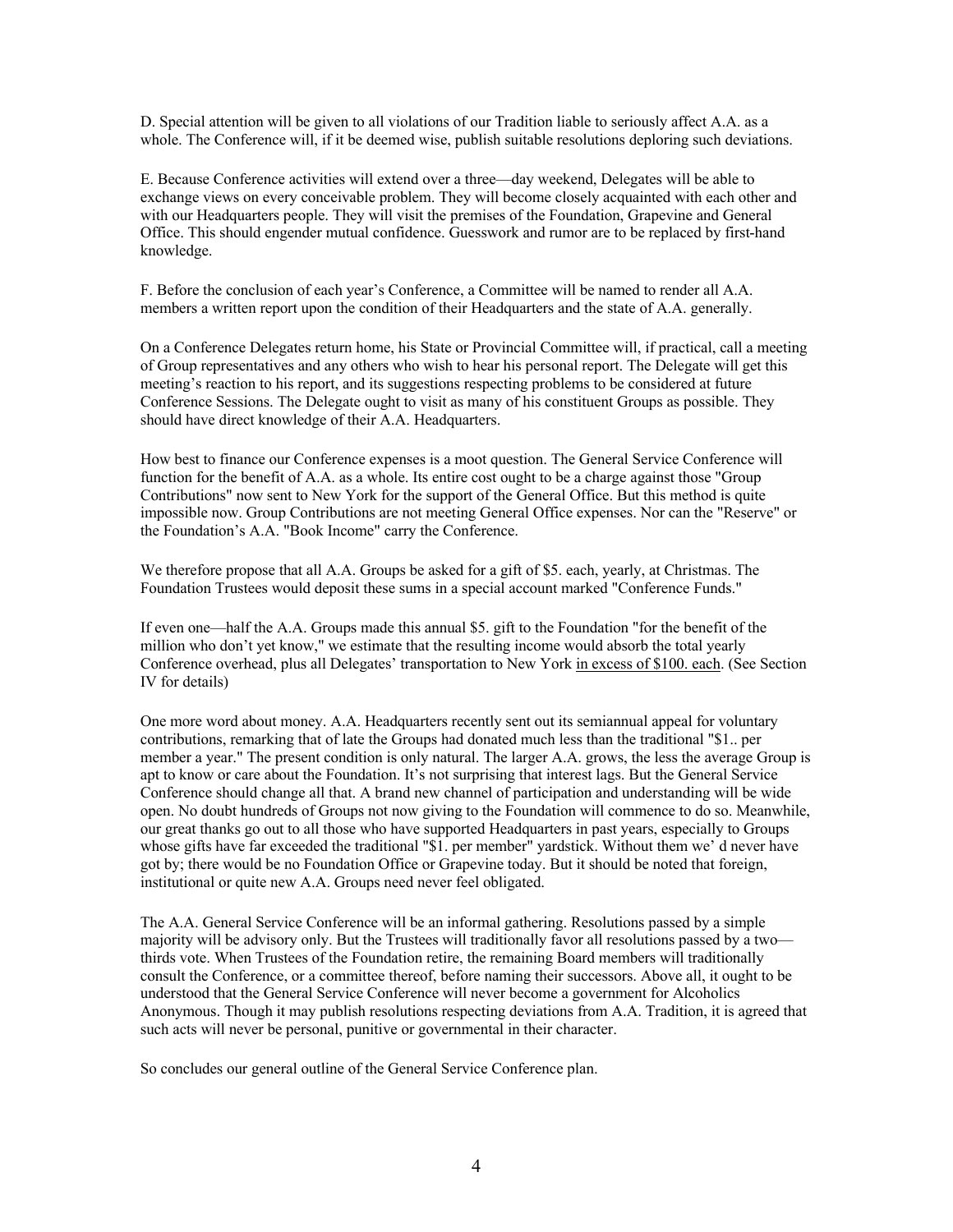The Trustees, Dr. Bob and I rest in sure confidence that this - your third legacy - will never be lost; that your new responsibility will be carried without faltering. By its complete willingness to serve God in all weather, may the Society of Alcoholics Anonymous ever merit the worthiness to endure.

#### **SECTION III**

## **A.A. STATE AND PROVINCIAL ASSEMBLIES:**

#### **THEIR COMMITTEES AND DELEGATES, HOW CHOSEN**

Without great expense or friction, how can States and Provinces select their General Service Conference Delegates and suitable State or Provincial Service Committees? This is the "\$100." question. But we believe there is an answer. On one of Bill's western trips, experiments were tried which proved it possible to do these things. The following concrete plan is the result. At this stage we urge the need to be definite to avoid confusion. Later on you may wish to amend the plan to suit local needs or iron out flaws. Here we are:

A. With Foundation help, meetings of A.A. Group representatives will be organized in each State and Province, these to be called Assemblies.

B. Each assembly will cast separate written ballots for each of its State or Provincial Committeemen; three, five, seven or more of them.

C. Committeemen so selected will be automatically placed in nomination as candidates for the post of Delegate to the General Service Conference for a two—year term.

D. If, on a trial ballot, no one of these Committeemen can be elected Delegate by a two—thirds vote, they then draw lots between them to name the Delegate.

E. Each State or Provincial Assembly naming a Delegate pays his plane or railroad fare to New York. But not to exceed \$100. yearly per Delegate. Money to defray this expense will be raised at the Assembly meeting where the Delegate is chosen. Two years, paid in advance, is preferable. For the benefit of distant regions, the Foundation "Conference Fund" will pay any yearly transportation expense in excess of \$100. per Delegate (See Section IV)

For the clear guidance of those States and Provinces who send Delegates in 1951 and 1952, we urge this detailed procedure:

By January 1, 1951 the Foundation will ask the A.A. Group within each State and Province comprising Panel No. 1 how many of them wish to participate, as outlined above. Each Group expecting to help chose a Delegate will immediately select an experienced A.A. Representative. He (or she) will be ready to attend the State or Provincial Assembly. A date (not later than March 15th) will be announced. Much care ought to be given such selections. Any one of them may become Committeemen or the Delegate. Old—timers and former Group or Intergroup Officers ought to be considered possibilities.

Assuming that a minimum of 10 Groups in each State and Province of Panel No. 1 has volunteered to participate, the Foundation, in cooperation with the Groups, (or Intergroups) of the largest local centers,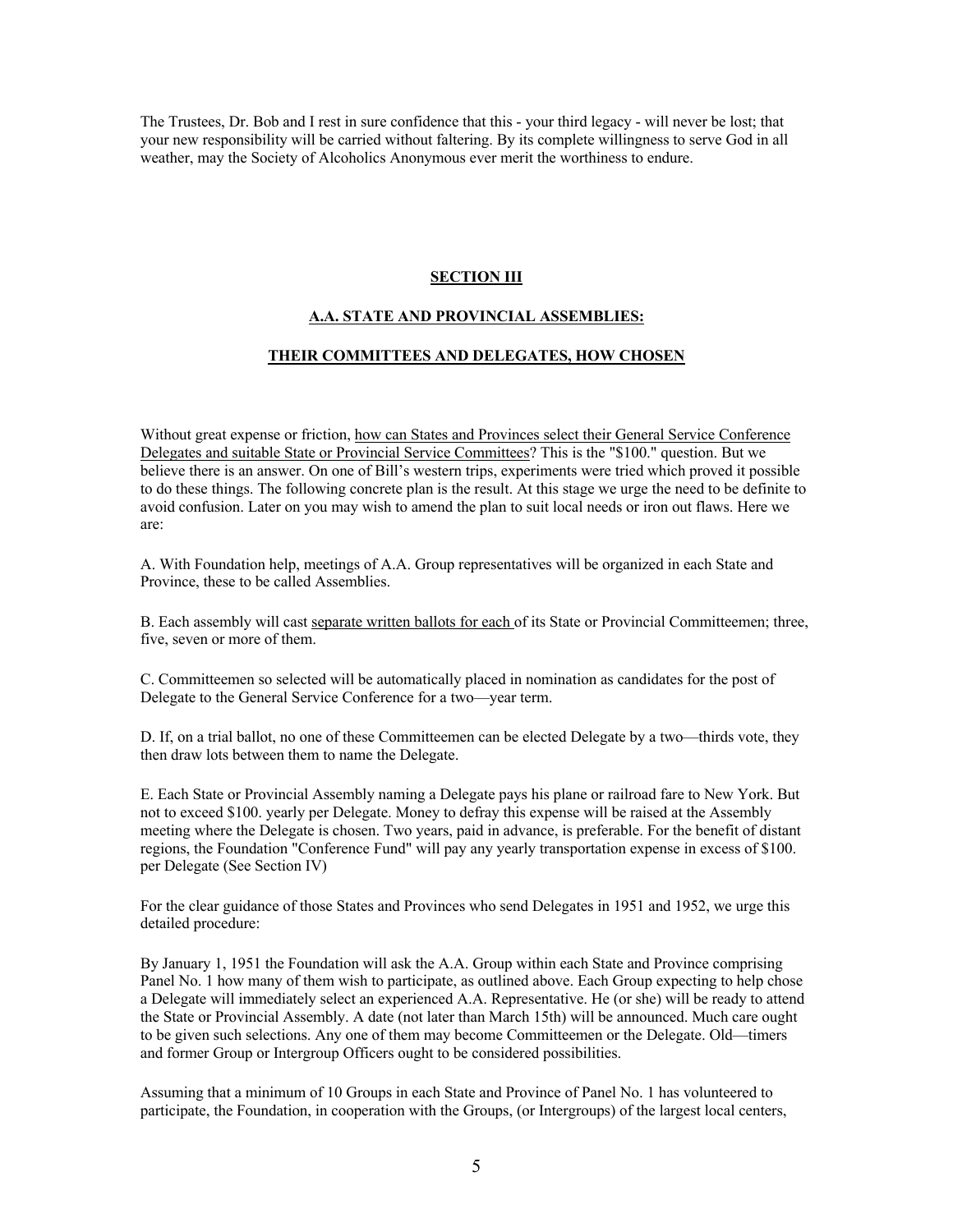will arrange suitable State or Provincial meetings. The Foundation will then advise all participating Groups of the places and dates of their respective Assemblies. (In following years State and Provincial Committees will of course assume this duty.)

By this process we shall create a series of State and Provincial Assembly meetings, the Panel No. 1 Assemblies to gather in early 1951.

Now a very important question. Just how will State or Provincial Assemblies be conducted? For these key meetings we urge this procedure:

Let's assume that the Foundation, cooperating with a Temporary Committee\* appointed at a typical "host city", has already named the date, hour and address of a given Assembly meeting. Group Representatives, "out of town" and "in town" have arrived. What happens then?

1. Registration: Each Group Representative registers his, and his Group's name and address in the Registration Book provided. He also has brought a copy of this pamphlet so he can follow the Assembly procedure.

2. Registration Completed: Chairman of the Temporary Committee opens the Assembly and reports the number present from the Registration Book. Those who have not registered do so.

3. Tellers Appointed. Local expenses covered: Temporary Chairman appoints one or more tellers. He names the sum spent by his Committee in arranging the Assembly meeting and asks the tellers to pass the hat to cover it.

4. First Business — Determining size of State or Provincial Committee: The Temporary Chairman then determines the size of the Committee desired by asking whether Assembly will have three, five, seven, or more Committeemen. He requests a show of hands on these figures in succession, until a majority names the proper number.

\* The temporary "host committee" will only be needed for the very first

meeting, after which State or Provincial Committees will take over.

5. Election of State or Provincial Committee: Tellers pass blank ballots. The Temporary Chairman then points out that all Committeemen ought to be experienced A.A.'s well known in the area, who would be willing to give close attention to Conference affairs for a two-year period. Temporary Chairman then requests a written ballot for Committeeman No. 1. Tellers count the ballots and report the high man. Unless he declines to serve, he becomes State Chairman at once and takes over the meeting. Similarly the next ballot produces a Treasurer, the next a Secretary, and further ballots the remainder of the Committee. If there are declinations, the process continues until there is a full Committee elected for a two-year term. (Note that this method avoids personal nominations, hence personal controversy.)

6. Trial Attempt to Elect a Delegate by 2/3rds Vote: The Chairman reminds the Assembly, that according to plan, the election of the State (or Provincial) Committee has automatically placed all its members in nomination for the post of Delegate also explains why, to assure unanimity, the election should be by two—thirds vote. Therefore the Chairman asks for a show of hands on this question — "Will this assembly, on a single written ballot, attempt the choice of its Delegate by a two—thirds vote?" Should more than twothirds of the meeting indicate a desire to try this two—thirds method, a ballot is cast. If one of the Committeemen receives two—thirds or more, he becomes the Delegate for two years. Otherwise the method of election is discarded.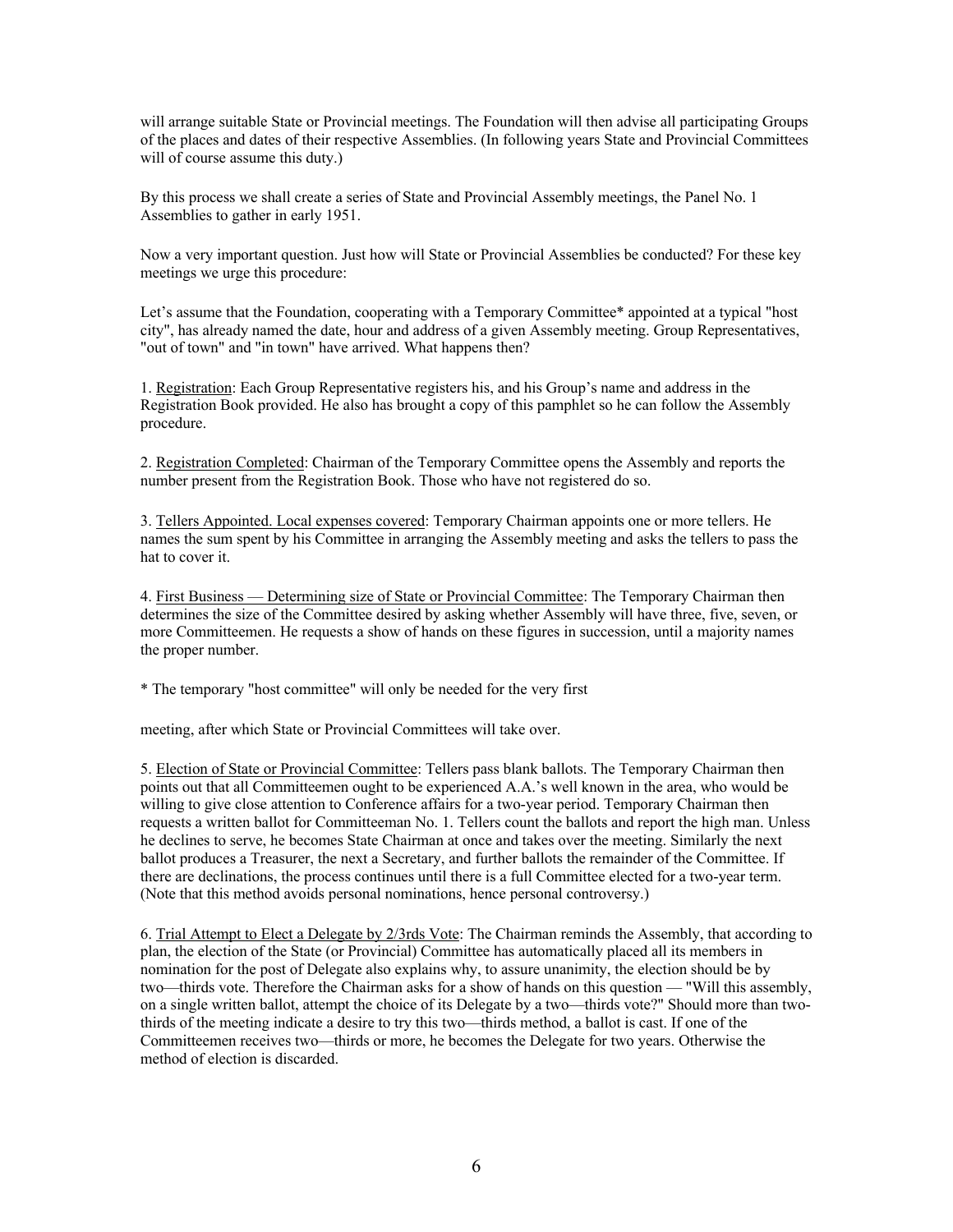7. Delegate Chosen by Lot: The Tellers then place in a hat the names of each Committeeman willing to serve as Delegate. The first man (or lady!) out of the hat becomes State or Provincial Delegate for two years. The remaining Committeemen become alternates according to the order of their election. The State Secretary records the result together with the names and addresses of his Committee.

8. Duty of Treasurer: The Chairman then directs his Committee's Treasurer to name the sum required from each Group Representative present to cover the newly chosen Delegate's traveling expenses for two years. (This is determined by dividing the number present into the total estimated expense, or \$200., whichever is lower.) The Chairman asks the Assembly for a show of hands whether it wishes to pay one year's traveling expense, or two, in advance. The Treasurer then receives the agreed payment from each Group Representative and issues such Representative a receipt by which he may reimburse himself from his Group's treasury.

- 10. Secretary's Report: The Chairman instructs the Secretary to prepare a brief written report of the meeting, listing the names and addresses of Committeemen and Delegate, copy to the Alcoholic Foundation.
- 10. Final Business: The Chairman then throws the meeting open to discussion. Questions respecting the Conference, or instructions to be given the new Delegate, may be brought to the floor. Finally, the Chairman announces the date of an Open Meeting to be held after the Delegates return from New York. There the Delegate is to make his personal report to all A.A. members who wish to hear it. Adjournment is then in order.

Such is our concept of the typical State or Provincial Assembly. We hope it proves a successful model for future years. We can only try and see.

Though it may prove desirable, it will not be absolutely necessary to hold Assembly meetings in "off election years." But returning Delegates in those years ought to make their usual report to Open Meetings held in large centers and should visit as many of their constituent Groups as they can.

Should travel money be lacking for a Delegate in his second year, his State Chairman may circularize the constituent Groups, or his Committee may raise this sum as they deem wise.

When, in the judgment of a State or Provincial Committee, a Delegate becomes incapacitated through alcohol, or otherwise, the Chairman will attend the General Service Conference in his place. If the Chairman cannot attend, he will offer the post of Delegate to his fellow Committeemen in the order of their seniority as determined at the time of their election.

It is hoped, too, that State Chairmen will keep in close contact with the Alcoholic Foundation, addressing their correspondence to the A.A. General Office where one of its secretaries will be named to look after Conference matters.

A special word about Panel No. 2. To place the General Service Conference on a rotating basis, no Delegates can be invited from Panel No. 2 regions until 1952. These States and Provinces will then be approached in precisely the same manner as above described for Panel No. 1.

Since it is felt that Panel No. 2 may be more thinly represented, it seems right to invite additional delegates from those States or Provinces having an A.A. population of more than 2000 to round it out. On Panel List No. 2, attached, a number of cities which can act as "assembly" points for such additional representation are suggested. Provided "Conference Funds" prove adequate, additional cities in heavily populated regions may make application for representation.

Though no Panel No. 2 Delegates can be chosen until 1952, we hope that all States and Provinces will generously contribute to "Conference Funds" during 1951. For unless ample funds are in sight, we shall have to limit the total number of Delegates invited to the Conference. We much hope that won't happen as ultimate success for the Conference will depend upon wide—spread representation.

On the following list, each State, Province or special locality may discover the Panel in which it belongs. These selections were based upon the 1950 Group Directory. In suggesting cities for additional representation, we have been obliged to consider convenience as well as population.

Naturally these arrangements are tentative, experimental. Defects will show up. But we can mend these as we go. We shall begin thus.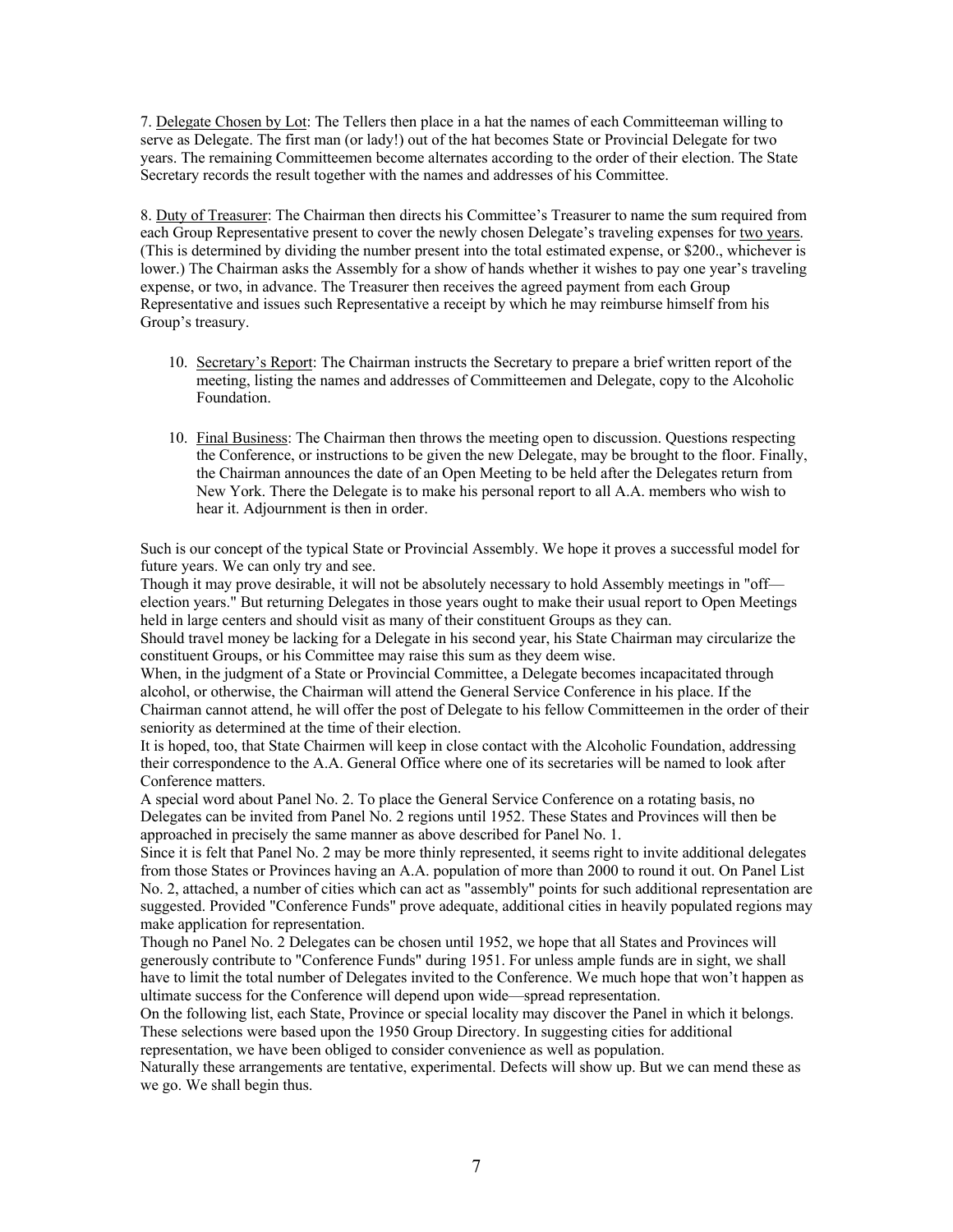IMPORTANT — We hope and believe that we shall be able to invite Delegates from every locality listed, but it might not work out that way at first. Should there be a limited response from all the A.A. Groups when asked for the \$5. Christmas contributions to the "Conference Fund," we would have to limit out invitations accordingly. We may have to start on a smaller basis than we anticipated. So please don't feel disturbed or disappointed should we have to limit representation at the start. We' 11 do the best we can. NOTE - Where large centers are near State or national boundaries, there seems no good reason why Groups in adjoining areas may not cross these lines to elect Delegates. For example, at Detroit, Kansas City, Missouri, Buffalo, New York, etc.

# **SECTION IV**

# **FINANCING THE GENERAL SERVICE CONFERENCE**

How to finance our General Service Conference is a plain guess. We'll have to make the best estimate we can and try it out. There's no other way.

First, some background. Lacking close contact, the Foundation has grown remote from the Groups. They have lost the feeling that our Foundation is really theirs. A.A. General Office expenses have soared because of inflation, even though that office isn't half as big, in relation to A.A.'s size, as it used to be. For these reasons the A.A. Groups haven't been meeting their current Headquarters expenses; 2000 Groups who could well give a hand, still abstain. The entire burden falls on the remaining 1500 Groups; they carry the load. Nobody is specially to blame for this, it's simply a condition. One important Conference purpose is to stabilize and correct this very situation. When the A.A. Groups are given direct participation and know the score, they will handle the matter. We are sure of that. Then Conference expenses can be deducted from routine contributions; the difference will scarcely be felt. But that time hasn't arrived.

Therefore Groups who already contribute, plus those who may soon be interested, are the ones who will make our Conference a success.

Naturally we can't place the entire financial responsibility upon those Groups who happen to take part in choosing Delegates, either. Many Groups at long distance from State or Provincial "Assembly" points might not be able to help choose a Delegate. Nevertheless we're positive that hundreds of them, considering this new set-up, would like to make a direct contribution to its success.

Bearing these facts in mind, our tentative financial plan is this:

1. That we ask every A.A. Group in the United States and Canada to contribute \$5. annually, this special gift to be made to the Foundation at Christmas for the benefit of "the millions who don't know." Since the Conference would insure the continuance of A.A. Headquarters, which is our principal lifeline to all those yet to come, this would be the thought.

Such a Christmas-time appeal would create an annual income somewhere between

\$5,000. and \$10,000. for Conference purposes. If interest is small, we can invite but few Delegates. If interest is large, we can invite all those who are listed in Panels Nos. 1 and 2. This income will be deposited in a special Foundation account devoted to Conference purposes only and titled "Conference Funds."

 Just how would these \$5. Christmas—time contributions be used? Save one exception the Foundation would pay the total expenses of the General Service Conference, the year round. This would include:

(a) Full hotel bills and meals for as many as 60 Delegates for three days.

(b) The cost of a suitable meeting place.

(c) The printing of an annual Conference report to be sent to all A.A. members.

(d) The cost of secretarial help, correspondence and special mailings.

(e) All round—trip plane and railroad fares exceeding \$100. in any one year to assist distant Groups with transport of their Delegates.

(f) Organization expense— distribution of 100,000 copies of this plan, possible travel by Bill, etc.

2. Each Group Assembly sending a Delegate would pay his round-trip fare to New York not exceeding \$100. per year. Any excess would be chargeable to the Foundation "Conference Fund." Eastern Groups would seemingly have an advantage but it's not great. Because of their numbers, the Easterners would be the principal \$5. Contributors to the "General Funds." Hence their's would be the lion's share of paying all Western fares over \$100. Therefore approximate justice would be done.

8

---------------------------------------------------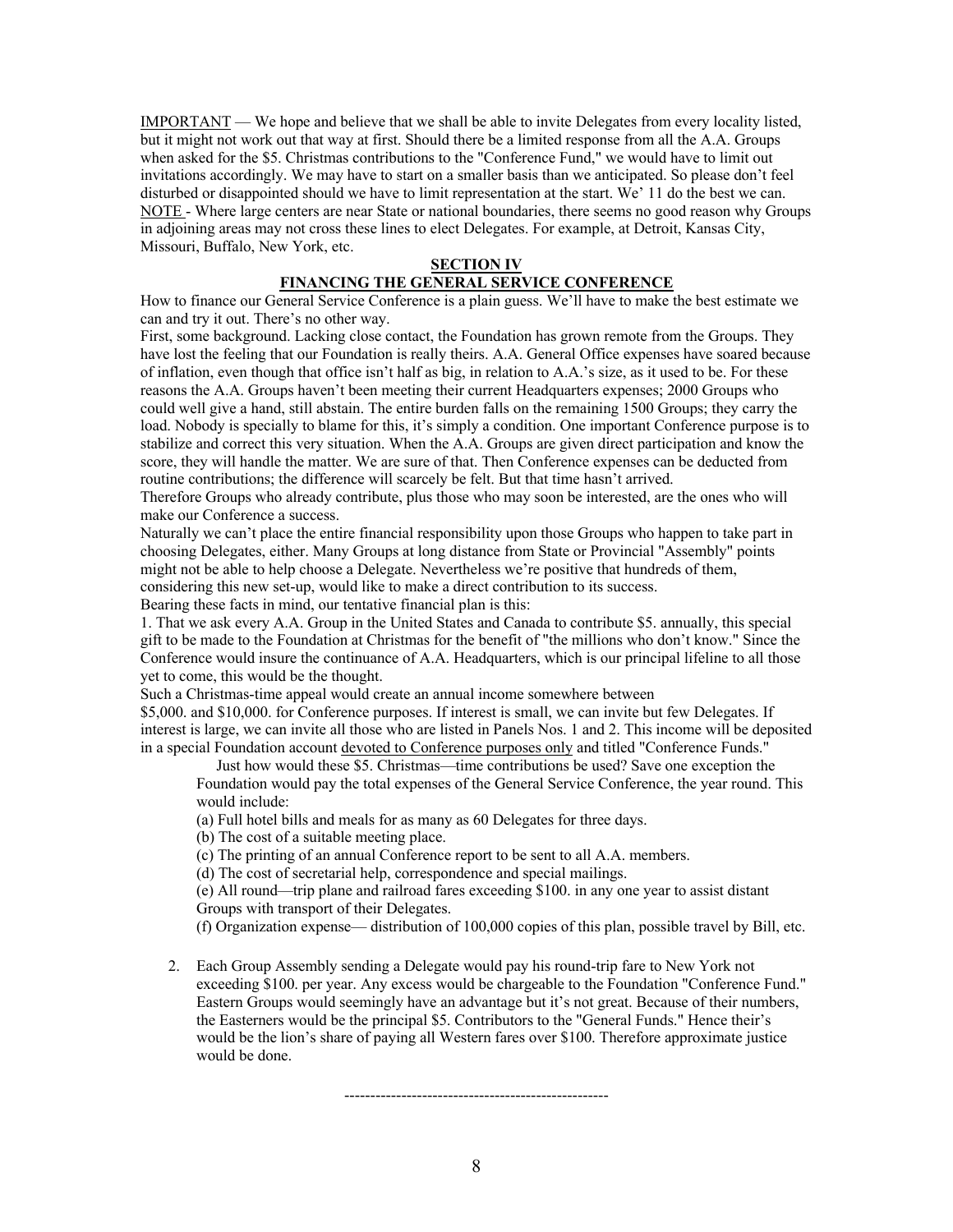Quite obviously, full representation at our General Service Conference is going to depend squarely upon the generosity of some 2000 Groups Contributing \$5. each a year for this very special Conference purpose. It is a responsibility which you - the members of A.A. — will need to take if you are to receive and guard well your Third Legacy, The General Services of Alcoholics Anonymous. Dr. Bob and I have the deepest faith that you are going to accept that responsibility.

# **SECTION V TEMPORARY CHARTER FOR THE GENERAL SERVICE CONFERENCE "12 SUGGESTED PRINCIPLES"**

We here present a precise statement of "12 Principles" upon which the General Service Conference of Alcoholics Anonymous can be founded; principles upon which it may be experimentally assembled, financed and operated during a four-year trial period beginning, if possible, in April 1951. If in four years the Conference proves its usefullness and has gained wide A.A. acceptance, it may then amend these principles according to the dictates of actual experience. But any such changes in the Conference Principles should, of course, conform to the Tradition of Alcoholics Anonymous. Meanwhile, we only commit ourselves to giving the Conference - a thorough trial. On this basis the Trustees, Dr. Bob and I offer you - the members of A.A. -this temporary "Charter" for your General Service Conference:

-------------------------------------------------------------------

# **THE GENERAL SERVICE CONFERENCE OF ALCOHOLICS ANONYMOUS**

**(NORTH AMERICAN SECTION)**

1. Purpose: The General Service Conference of Alcoholics Anonymous is expected to become the basic guardian of our A.A. Tradition and World Services. It is especially hoped the Conference will lend guidance to, and perpetuate the Alcoholic Foundation and the A.A. General Headquarters at New York City. The Conference will be a service body only; never a government.

2. Composition: - The Conference will be composed of A.A. State and Provincial Delegates, Trustees of the Alcoholic Foundation, and Staff members of the General Service Office and Grapevine.

3. Conference Relation to A.A.: The Conference will serve as a vehicle through which the A.A. Movement can effectively express its views upon all matter of vital A.A. policy and all hazardous deviations from A.A. Tradition, thus providing Alcoholics Anonymous with a reliable guide to right thought and wise action upon these serious subjects.

4. Conference Relations to A.A. General Headquarters: The Conference will also be expected to serve as a dependable guide for The Alcoholic Foundation, whose Trustees are the Custodians of A.A. general funds, the book "Alcoholics Anonymous," the General Service Office and the Grapevine. As such, the Trustees can be expected with favor upon any Conference resolution relating to vital A.A. policy passed by a two thirds vote of the Conference. In filling vacancies on the Foundation Board the Trustees should be empowered to consult the Conference or a Committee thereof. It must be remembered, however, that the Conference will be informal and unincorporated and that the Alcoholic Foundation is alone authorized to make contracts, conduct public relations in the name of Alcoholics Anonymous, and insure the financial and managerial integrity of the A.A. General Headquarters. But if the Conference, following a reasonable trial period, becomes a vital and accepted Service of the A.A. movement it should then be entitled to shape and mould its own final form.

5. State and Provincial Delegates — Term of Office: State and Provincial Delegates will be chosen for terms of two years each.

6. Conference Rotation: This will be effected by two panels of State and Provincial Delegates. First Year, Panel No. 1: To be composed by inviting one Delegate from each of those 27 States or Provinces having the largest A.A. population. Second Year, Panel No. 2: To be composed by inviting one Delegate each from the 28 remaining States and Provinces. Panel No. 2 will also invite extra representatives from those States and Provinces having an A.A. population of more than 2000. (See Section III)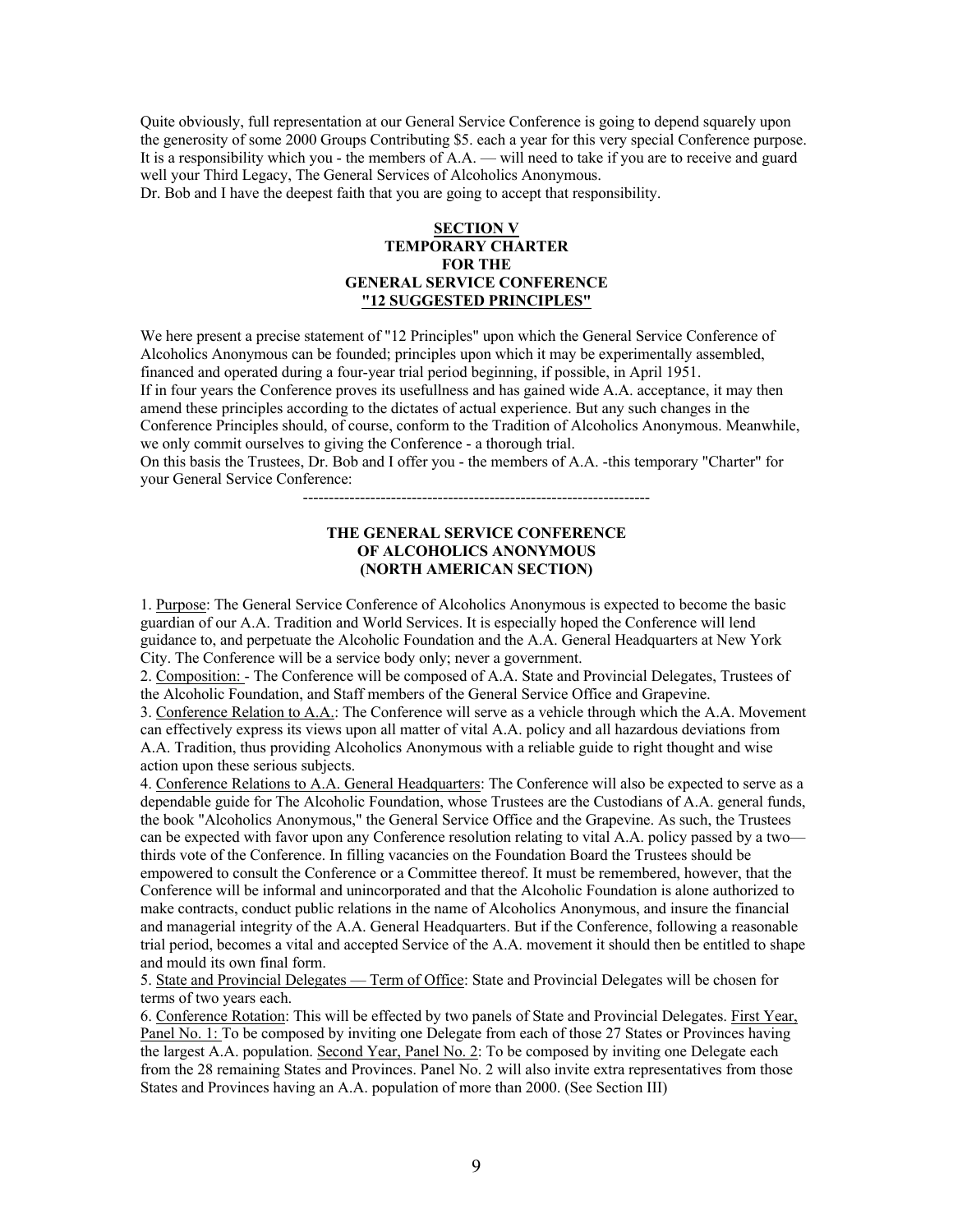7. Conference Delegates - Points at Which Selected: Conference Delegates will be selected at the largest centers of A.A. population within their respective States and Provinces. But Panel No. 2 will ordinarily include Delegates from the next larger centers of each State and Province having more than 2000 A.A. population (See Section III)

8. State and Provincial Delegates - Method of Selection: State and Provincial Conference Delegates will be chosen by Assemblies of A.A. Group Representatives meeting at such dates and places as may be jointly arranged by The Alcoholic Foundation and suitable State and Provincial Committee according to the principles of Point No. 7.

Delegates and alternates will be chosen by election or by lot, or by a combination of these methods. But if elected, a Delegate ought to be chosen by a majority of two-thirds because all Delegates should feel themselves servants of world A.A. rather than marginal victors of troublesome political contests. (See Section III for method of choosing Conference Delegates and State or Provincial Committees.)

9. - The General Service Conference — How Financed: General Service Conference total costs will be apportioned as follows:

(a) Once yearly, each A.A. Group interested will be asked to make a \$5.00 contribution to the Alcoholic Foundation "Conference Fun"

(b) Those Groups within each State or Province who actually participate in naming Delegates will pay their Delegates traveling expenses to and from New York City, not to exceed, however, \$100.00 a year each. It is estimated that any excess above this figure can be absorbed by the "Conference Fund." (See Section IV for detail.)

10. Conference Meetings: The Conference ought to meet yearly at New York, or specially if there be an emergency. And two-thirds of the State, Provincial and A.A. Headquarters Delegates registered should constitute a quorum.

11. Ordinary Procedure: The Conference will hear the reports of The Foundation and its related Headquarters Services. The Conference will then advise with the Trustees and Headquarters Staff concerning pending and important matters of finance or general policy affecting the Headquarters or A.A. as a whole, making such suggestions or passing such resolutions as it may deem desirable. The Conference may also discuss and recommend appropriate action concerning serious deviations from A.A. Tradition, or harmful misuse of the name "Alcoholics Anonymous." The Conference will elect its own officers and pass suitable by-laws. Before adjournment the Conference will authorize a Committee to draft a full report on its proceedings and the state of A.A. generally, which will be furnished the Alcoholics Anonymous Groups throughout the world.

12. General Warranties of the Conference: In all its proceedings the General Service Conference ought to observe the spirit of our A.A. Tradition, taking great care: that the Conference never becomes the seat of perilous wealth or power; that sufficient operating funds plus ample reserves be its prudent financial principle; that none of the Conference members ever be placed in a position of unqualified authority over the others; that all important decisions be reached by discussion and vote; that no Conference resolution ever be punitive in character or an incitement to public controversy; that the Conference never attempts to govern Alcoholics Anonymous, and that, like the Society of Alcoholics Anonymous which it serves, the Conference ought always remain democratic in thought and action. Perhaps, now, certain questions are coming to mind. For instance:

Q. Why should our Trustees and Headquarters Staff be voting members of the Conference.

A. As the ones most experienced in the conduct of our overall Services, they are obviously entitled to full Conference participation.

Q. Why is a "cross—section of A.A. opinion" so necessary?

A. Future Trustees must have sound advice and vigorous backing. Without that they never could speak for A.A. in years to come. A.A., too, must have a definite means of knowing its own mind. Otherwise serious issues of the future will certainly bring us endless controversy and confusion. A Society such as ours cannot permanently function on emotion, rumor or guesswork; it cannot be well advised by the clamors of small or self—appointed minorities.

Q. Why, on important matters, should a two—thirds vote of the Conference be needed?

A. Since the Conference will meet briefly, and but once a year, our Headquarters Staffs must be given some latitude for independent judgment. Hence they ought not be too firmly bound by a bare majority. To be binding, a Conference resolution ought to be reasonably unanimous.

Q. Why shouldn't the Conference elect the Foundation Trustees?